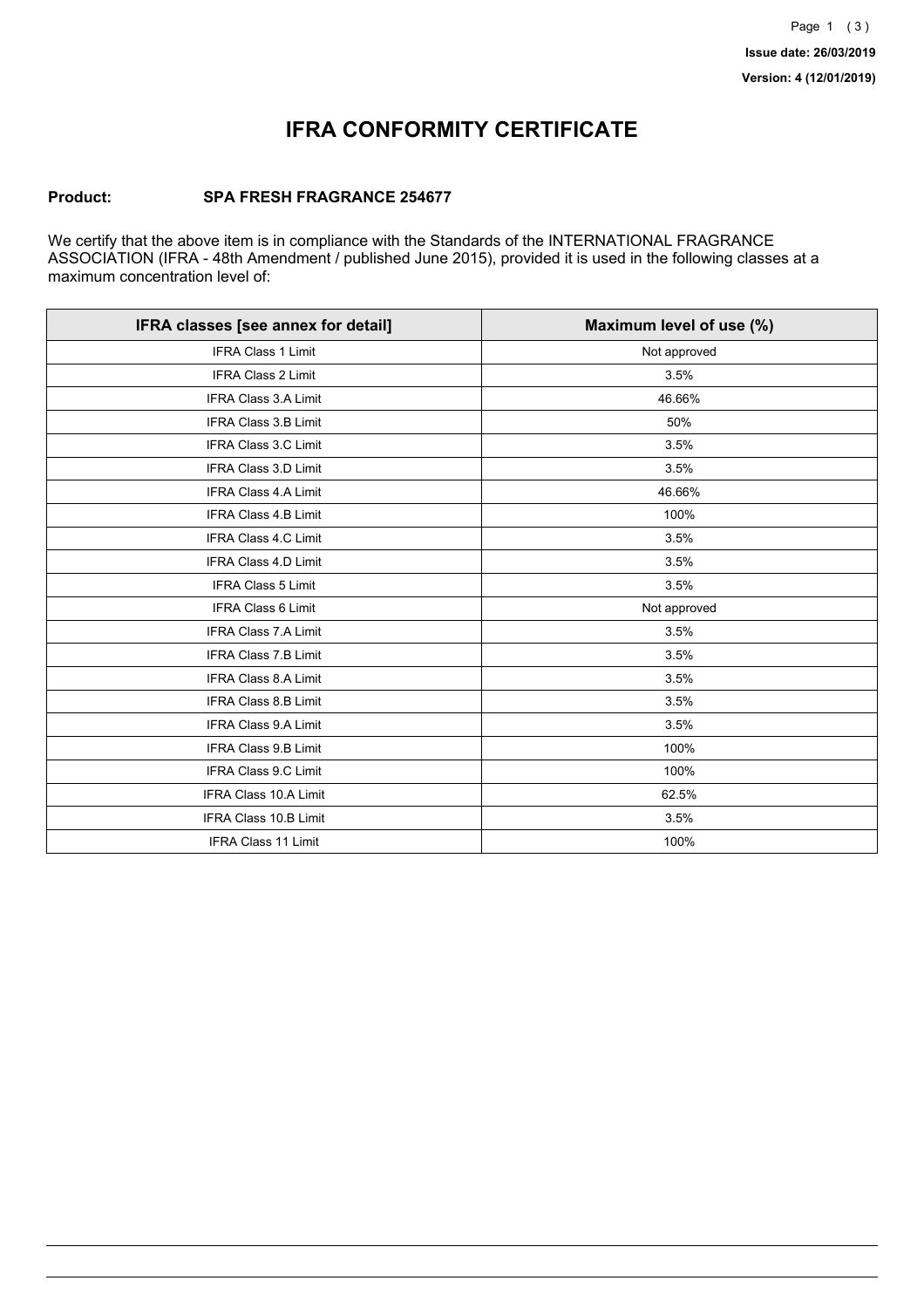### **IFRA CONFORMITY CERTIFICATE**

For other kinds of application or use at higher concentration levels, a new evaluation may be needed; please contact Gracefruit Limited.

The following ingredient(s) have the potential to form nitrosamines in nitrosating systems:

DIMETHYL ANTHRANILATE

The IFRA Standards regarding use restrictions are based on safety assessments by the Panel of Experts of the RESEARCH INSTITUTE FOR FRAGRANCE MATERIALS (RIFM) and are enforced by the IFRA Scientific Committee. Evaluation of individual Fragrance ingredients is made according to the safety standards contained in the relevant section of the IFRA Code of Practice.

Please note that the IFRA limits detailed on page 1 of this document, also take into consideration the restrictions listed in the annexes of the Cosmetics Regulation 1223/2009/EC.

We can confirm that only ingredients approved by the safety clearance procedure are present within this compound. It is the ultimate responsibility of our customer to ensure the safety of the final product (containing this fragrance) by further testing if need be.

**Regulatory Affairs Department**